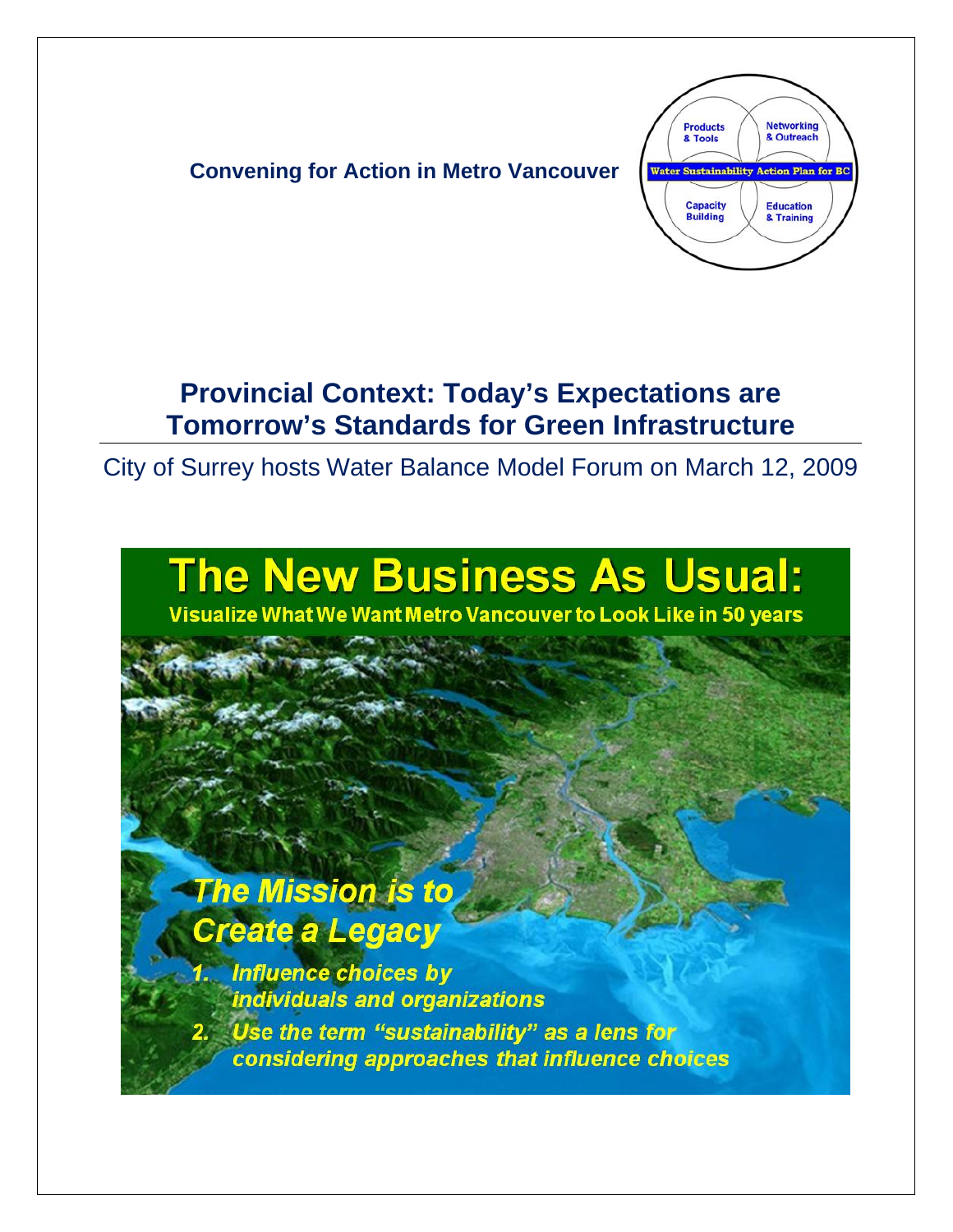City of Surrey hosts Water Balance Model Forum

Water Bucket Web Story #5 posted March 2009

## **Convening for Action in the Metro Vancouver Region**

*How do we simultaneously work together as staff within a municipality and as a region AND externally with developers and other private sector players, to ensure we implement sustainable approaches to development*?

The foregoing challenge provides context for advancing a 'regional team approach' at the **Metro Vancouver Water Balance Model Forum** on March 12, 2009. Hosted by the City of Surrey, this learning event is co-sponsored by the **Water Balance Model Inter-Governmental Partnership** and the **Green Infrastructure Partnership**.



## **1. Living Water Smart, BC's Water Plan**

"A provincial policy framework is now in place that enables municipalities to 'do business differently'

in order to design their communities to live in harmony with water," states **Lynn Kriwoken**, **Director,** Innovation and Planning in the Water Stewardship Division of the Ministry of Environment,



and the Province's lead person for delivery of **Living Water Smart, BC's Water Plan**.

"By living water smart, communities will be more prepared for climate change and their quality of life will be enhanced."

#### **LIVING WATER SMART**



B.C.'s Plan to protect and preserve water resources through planning, regulatory change, education, and incentives such as economic instruments and rewards.

#### **The Story of the Surrey Forum**

"This is the fifth in a series of stories leading up to the Forum, explains **Kim Stephens**, Program

Coordinator for the **Water Sustainability Action Plan for BC**. "Their purpose is to progressively connect the dots and foreshadow what participants can expect on March 12<sup>th</sup>."



"This Story #5 describes the parts that **Lynn Kriwoken, Karen Rothe, Ray Fung** and **Vincent Lalonde** will play in providing cascading provincial, regional and local perspectives."

1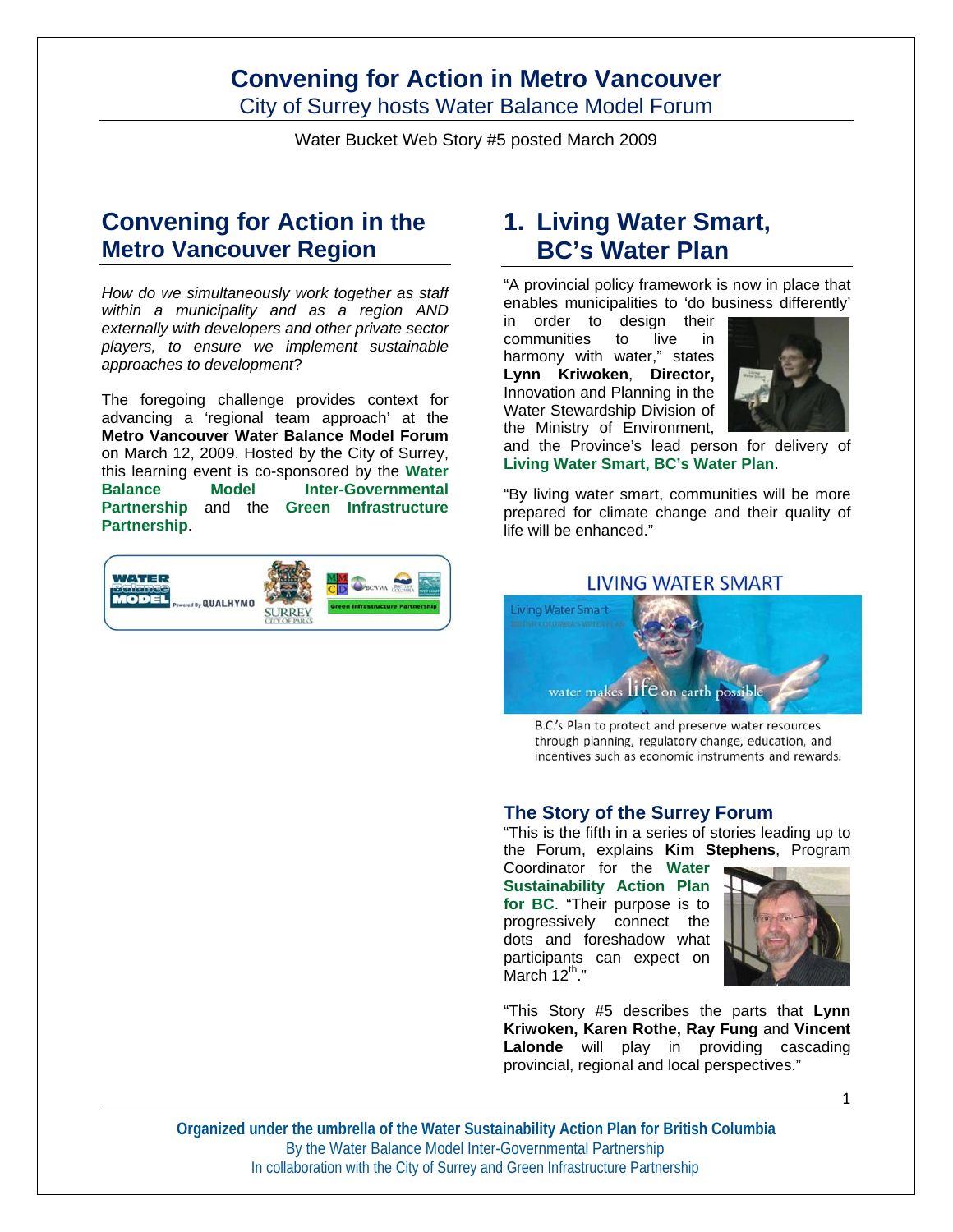City of Surrey hosts Water Balance Model Forum

Water Bucket Web Story #5 posted March 2009

## **2. Forum Program – An Overview**

"A key message in Living Water Smart is that green development makes sense," emphasizes

**Lynn Kriwoken**. "New thinking about development leads to new benefits. These include more green spaces, more water and fish in the streams, improved community vitality, reduced demand for water, and reduced expenditure on infrastructure."



## **Living Water Smart & Making Green Choices**

"The picture described by Lynn Kriwoken provided the rationale for selecting *Living Water Smart & Making Green Choices* as the title for the Forum," continues **Ray Fung, Chair of the Green** 

**Infrastructure Partnership**. "The Forum program is built around the *HOW question* as it pertains to green infrastructure: HOW will the City of Surrey ensure it gets built right; HOW will a consistent regional approach be achieved in Metro Vancouver?"



Living Water Smart & Making Green Choices to **Create Liveable Communities & Protect Stream Health** 

- Morning Session: Green Infrastructure in the City of Surrey: "Getting it built right"
- Afternoon Session: **Alignment of Regional Actions with Provincial Goals and Objectives**

#### *Starting a Dialogue:*

"The morning and afternoon parts of the program each comprise three modules," adds **Vincent** 



**Lalonde, General Manager (Engineering) with the City of Surrey**. "The Forum is designed to start a dialogue between policy-makers and project implementers.

#### **Alignment with Provincial Goals**

"We describe Module 4 in the afternoon as the bridge between the morning and afternoon sessions," explains **Kim Stephens**. "Because

examples inform policy, we decided to do things differently. The focus of the morning session is on the nuts-and-bolts of Surrey green infrastructure design and construction experience, mainly because the City is moving beyond pilot projects to a broader watershed objectives approach."



"In the afternoon, we will look at the big picture and explore how policy and legal tools can help regulators, developers and designers collaborate to ensure responsible outcomes. For the discussion of local actions to be fully informed, we also need to have the provincial and regional context. Hence, the reason why the module titled *Today's Expectations are Tomorrow's Standards* provides the bridge between the morning and afternoon."

#### **Alignment of Regional Actions with Provincial Goals and Objectives**

- 4. Provincial Context:
- Today's Expectations are Tomorrow's Standards 5. Making Green Choices: Opportunities for Law and Policy
- to Effect Change on the Ground 6. Making Green Choices: Use the Water Balance Model to Inform Land Development Strategies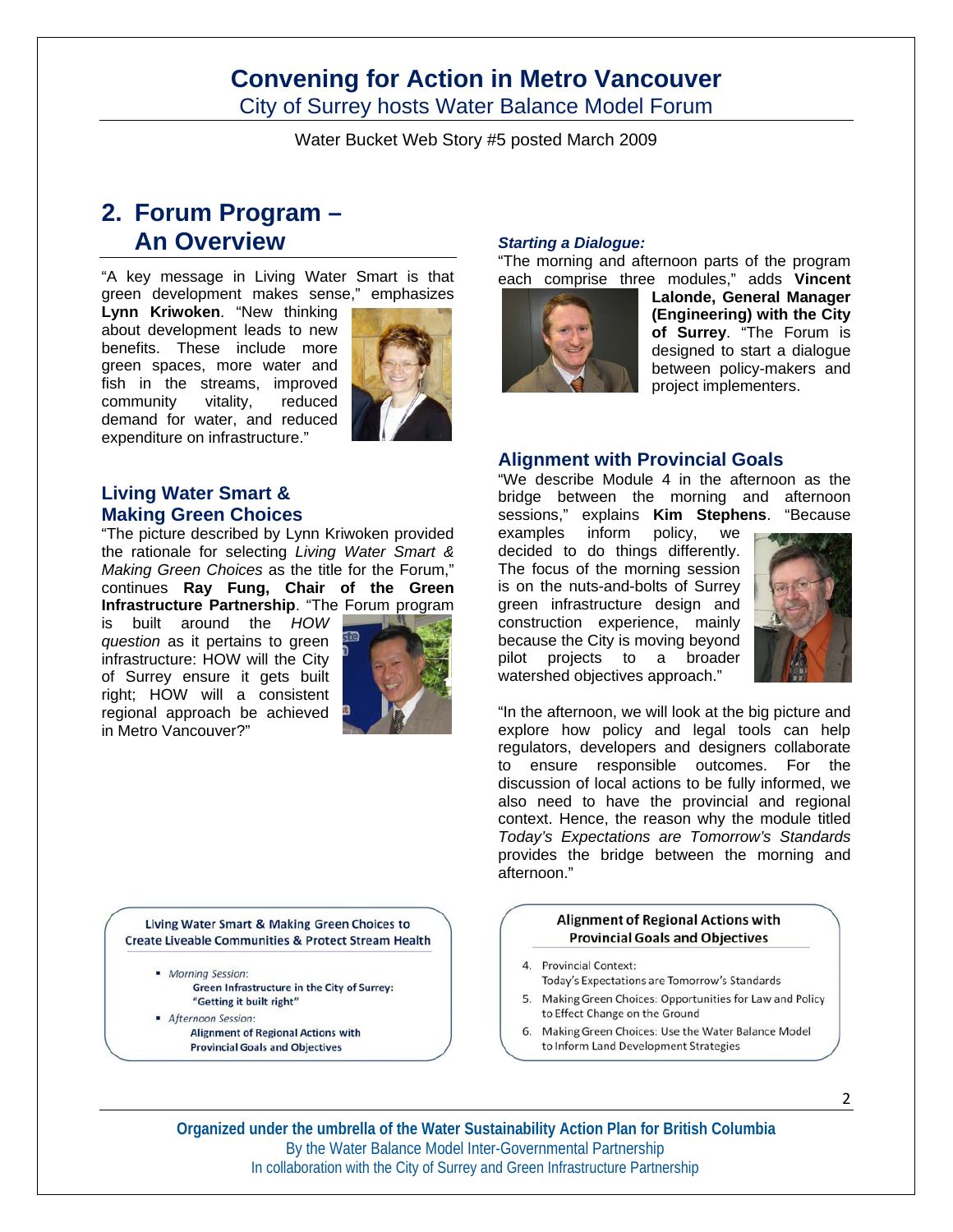City of Surrey hosts Water Balance Model Forum

Water Bucket Web Story #5 posted March 2009

## **3. Today's Expectations are Tomorrow's Standards**

The phrase *Today's Expectations are Tomorrow's Standards* was unveiled by the Ministry of Community Development in November 2007 at the **Beyond the Guidebook Seminar.** Held in Vancouver, this event was organized by the Green Infrastructure Partnership in collaboration with the Association of Professional Engineers of BC and the Inter-Governmental Partnership.



We call this Designing with Nature To create livable communities & protect stream health

#### **Green Mandate of the Ministry of Community Development Explained**

The seminar was designed to inform local government and land use practitioners regarding the then emerging policy framework and senior government expectations for applying a **Beyond the Guidebook** approach to land development and watershed management.

According to **Karen Rothe, the Ministry's Manager for Metro Vancouver and Fraser Valley Growth Strategies,** and a Ministry representative on the Green Infrastructure Partnership, "At the *2007 Beyond the Guidebook* 

*Seminar*, we explained why and how the Ministry of Community Development has an increasing role in ensuring that local governments are advancing and changing the ways they plan and design their communities for the better."



"We also described how the Ministry is using the Green Communities Project to advance green infrastructure province-wide. We emphasized that we are slowly raising the bar for local government. For example, we are saying 'show us what you are doing to protect stream health'. The Ministry is also providing cash awards to recognize the efforts of local governments in achieving **design with nature outcomes**."



#### **RAINwater Management: Why the Ministry of Community Development?**

• Mandate: To promote sustainable, livable communities.

• Implement by: Providing advice and resources to local governments for sustainable development and address issues related to communities' social, economic and environmental well-being

- Local Government Department:
- · Infrastructure Funding
- **Community Planning Local Government Act**
- Community Charter

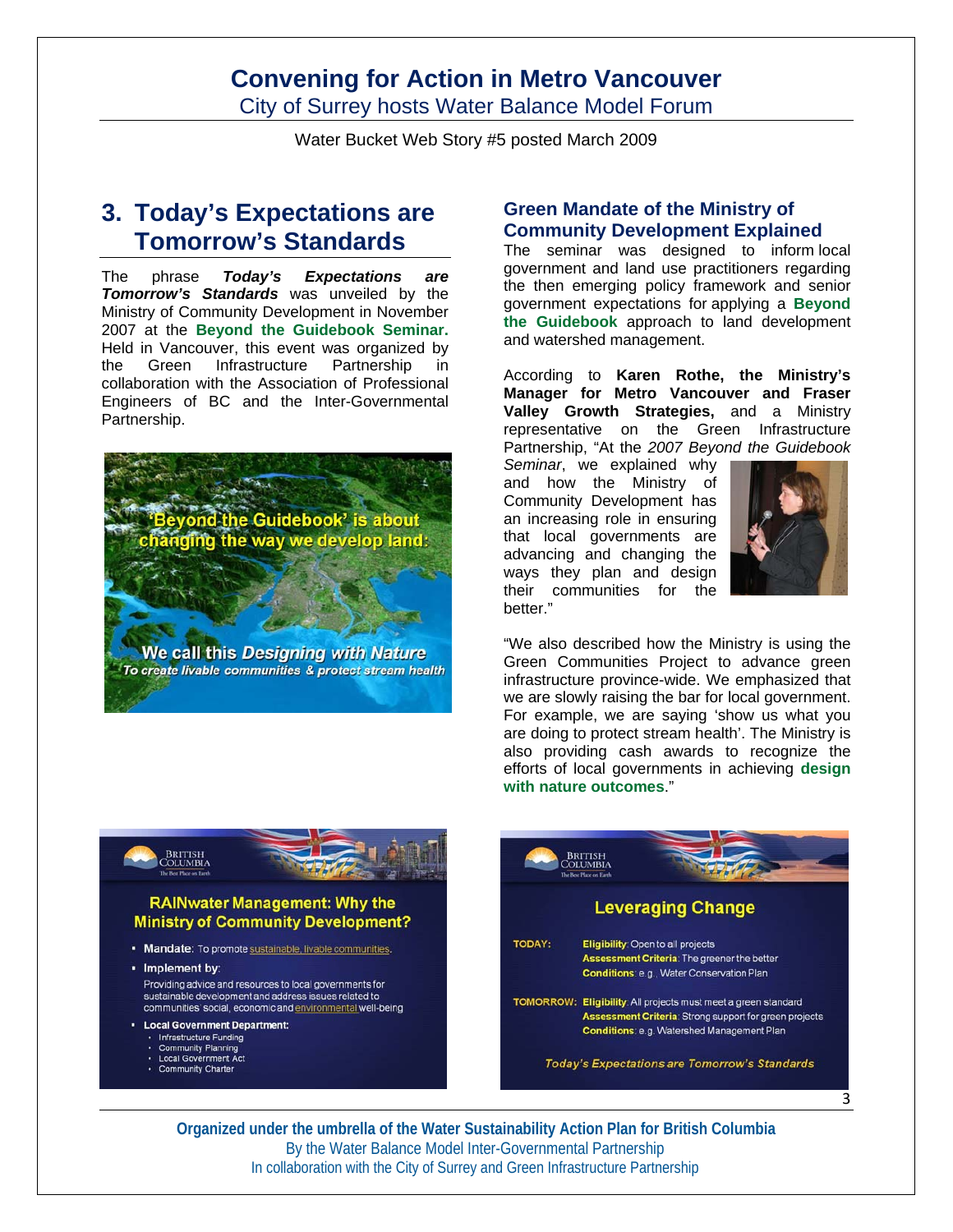City of Surrey hosts Water Balance Model Forum

Water Bucket Web Story #5 posted March 2009

## **4. Beyond the Guidebook: Federal Fisheries Perspective**

At the *2007 Beyond the Guidebook Seminar,* **Corino Salomi** of the federal Department of Fisheries and



Oceans (DFO) complemented the provincial presentation with the federal perspective. This coordinated approach resulted in consistency of messaging by the two levels of governments. Corino Salomi is Area Manager, Oceans, Habitat & Enhancement Branch, Lower

Fraser Area. He represents DFO on the steering committees for both the Green Infrastructure Partnership and the Inter-Governmental Partnership.

"We are moving from guidelines to tools," Corino Salomi noted when introducing the road-map for his presentation. "The purpose of the **Beyond the Guidebook** initiative is to help local governments and the development community establish what level of rainwater runoff volume reduction makes sense at the site, catchment and watershed scales."

His presentation provided a perspective on the shift from Stormwater Management to RAINwater Management.

#### The Shift From Stormwater to RAINwater

- . 2001: Urban Stormwater Guidelines and Best Management Practices for Protection of Fish and Fish Habitat
- · 2002: Stormwater Planning: A Guidebook for British Columbia
- 2002: GVRD Template for Integrated Stormwater Management Planning
- . 2003: Water Balance Model for British Columbia
- . 2005: GVRD Source Control Design Guidelines
- 2007: Beyond the Guidebook

#### **Runoff-Based Approach**

"Drainage practice is at a crossroad in the path defining the methodologies and applications used in rainwater management. **Beyond the Guidebook** makes a clear distinction between a rainfall-based approach and a runoff-based approach. The runoff-based methodology at the heart of **Beyond the Guidebook** has been incorporated in the new Water Balance Model."

"The **Beyond the Guidebook** methodology will allow practitioners to assess both site-level rainwater management measures AND flood relief projects so that they can develop a watershed approach that addresses stream protection and/or restoration. In the process, practitioners will view the watershed and its streams from a much more holistic perspective."

"We now have the tools and the experience to **design with nature** and **move from stormwater management to RAINwater management**", Corino Salomi stated in his closing remarks. He summarized by emphasizing that the objective is protect stream health, which is broader than how much volume one can infiltrate on a particular development. "While we need to have volume reduction targets, at the end of the day it is how effectively we apply the suite of available rainwater management tools that will ultimately determine whether we will succeed in protecting stream health at a watershed scale."

#### So, keep in mind that.....

**RAINwater management is about** protecting streams, not how much volume you can infiltrate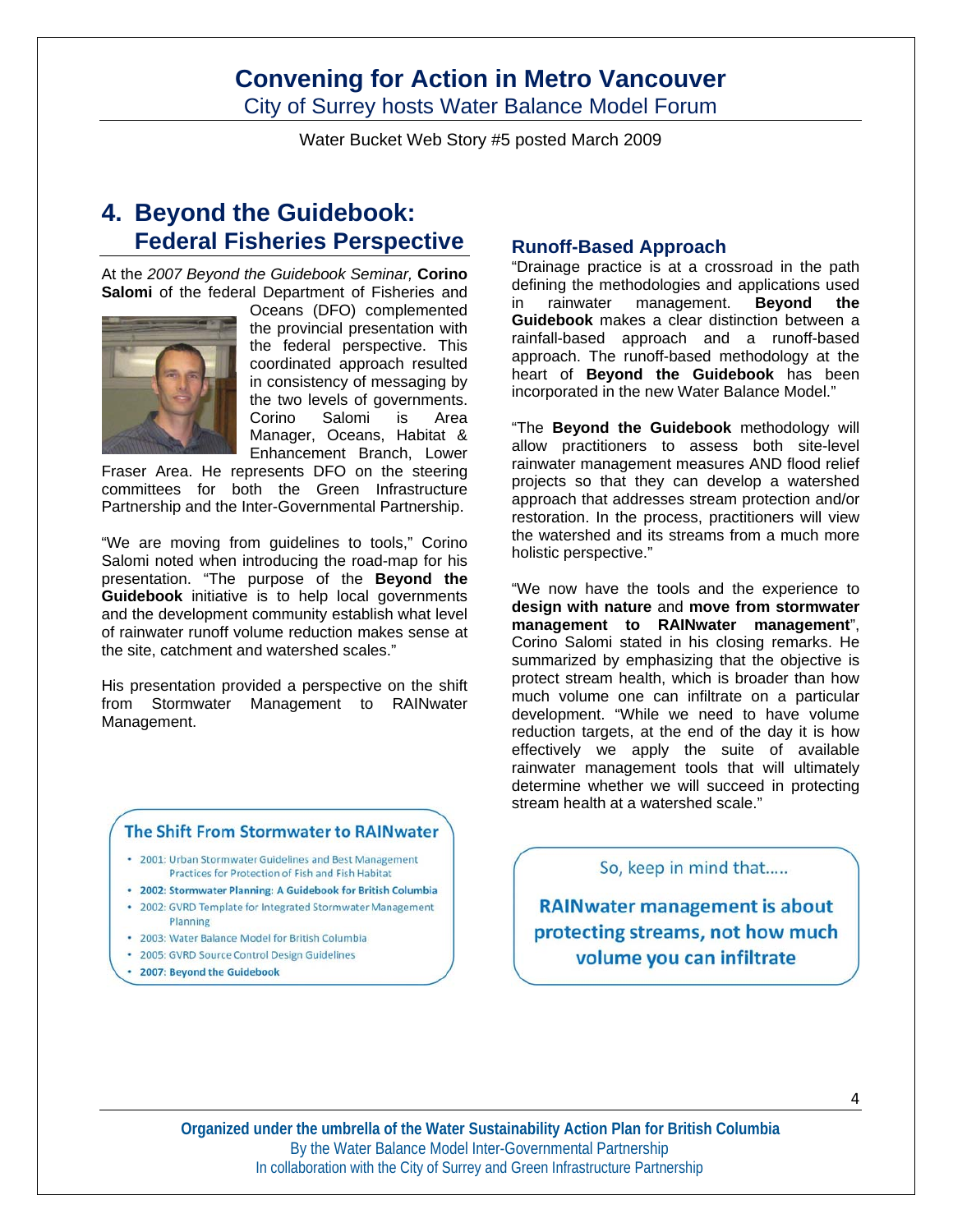City of Surrey hosts Water Balance Model Forum

Water Bucket Web Story #5 posted March 2009

## **5. Doing Business Differently in BC**

*"Beyond the Guidebook* supports and/or complements other provincial initiatives, notably: Living Water Smart, the Green Communities Project, the Climate Action Plan, Smart Planning for Communities, and A Guide to Green Choices,"



observes **Ray Fung**. "Collectively, these initiatives establish expectations that, in turn, will influence the form and function of the built environment in general and green infrastructure on the ground in particular."

"The built environment and natural environment are connected. So, improving the built environment can protect or help restore the natural environment. How we develop or redevelop individual sites has ripple effects at the watershed scale. By designing with nature, this means actions on the ground can result in cumulative benefits over time."

"To get to the big picture, it starts with the smallest pieces. This is the reason we are placing emphasis on the nuts-and-bolts of Surrey green infrastructure design and construction experience."

### **Building a Vision & Creating a Legacy**

- Issue: How We Manage Population Growth
- Impact: Growth Resulting in Urban Densification (Land Constraints; Smaller Lots)
- · Sustainability: Means Design with Nature
- Built Environment: We Can Improve It
- **Natural Environment: We Can Protect It**
- Cumulative Benefits: Accrue Over Time
- **Outcome: Sustain Community Livability**

#### **Protecting Stream Health**

"Living Water Smart encourages local governments to do business differently, prepare communities for change, and choose to be water smart," adds **Lynn Kriwoken**. "The lynch-pin of Living Water Smart is the policy statement found on page 43:

 *All land and water managers will know what makes a stream healthy, and therefore be able to help land and water users factor in new approaches to securing stream health and the full range of stream benefits.*"

"Shifting our focus to stream health requires substantial time and effort on the part of governments, communities, and other partners. Imagine neighbourhoods that have plentiful trees to catch the rain, so water seeps slowly into the ground instead of rushing straight into storm drains and creeks. Imagine neighbourhoods that have fish in the creeks that our kids can catch and eat," concludes Lynn Kriwoken.

#### **Shared Responsibility**

The Forum will address this question: **So, what does the policy statement on page 43 of Living** 

**Water Smart mean to those involved in land development or redevelopment?** 

"We are approaching the Forum program from a *shared responsibility perspective*. Everyone will benefit from attending both the morning and afternoon sessions. The policy people will have an appreciation for what is involved in constructing green infrastructure; and the implementers will understand what the provincial, regional and local goals are….and what we are trying to achieve through the use of policy, approved standards and legal tools," states **Vincent Lalonde**.

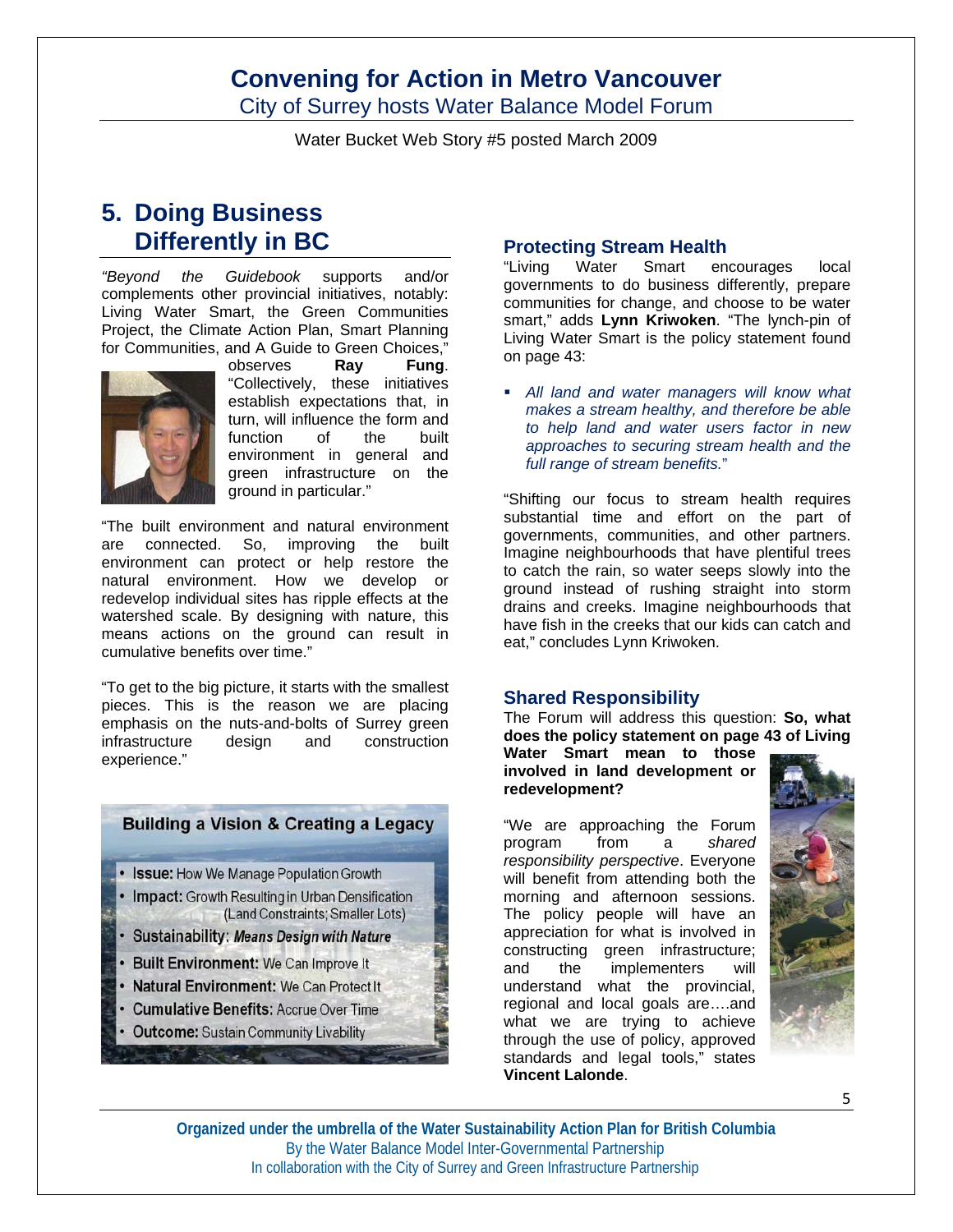City of Surrey hosts Water Balance Model Forum

Water Bucket Web Story #5 posted March 2009

## **6. Regional Alignment**

"Shared responsibility is at the core of a regional team approach," continues **Ray Fung**. "We all

have a role to play in enhancing the quality of life in our own communities, and preparing for climate change. This also means we have an equal responsibility to strive for the *common good.*"



#### **Partnerships and Collaboration**

"To achieve the *common good* requires bringing together:

- **Local government** those who plan and regulate land use;
- $\checkmark$  **Developers** those who build;
- **The Province** those who provide the legislative framework;
- **Universities and colleges** those who provide research; and
- $\checkmark$  The stewardship sector those who advocate conservation of resources."

"To get to the big picture, it starts with the smallest pieces. This is why the Surrey Forum is advancing a regional team approach that aligns local actions with provincial policy goals. Making this happen requires partnerships and collaboration."

Through alignment and collaboration, a regional team approach to RAINwater **Management and Green Infrastructure can** make a difference to...

- **· Stop ecosystem loss**
- · Protect and restore biodiversity and natural systems
- Prepare for population growth
- · Provide for a sustainable economy

#### **Creating Our Future**

 "We see the Forum as providing an opportunity to generate positive energy in the region. In particular, the Forum will inform the actions identified in the rainwater/stormwater component of Metro Vancouver's updated **Liquid Waste Management Plan**," states **Ray Fung**. "We believe this is where the opportunity for implementing a regional team approach resides."

"We anticipate that the town hall sharing sessions will show that there are solutions if people talk to each other about what they each could do differently. This will help all parties collaborate to more effectively fulfil their piece of the sustainable development puzzle."

"Once we know what we want our watersheds and neighbourhoods to look like, the next step is to decide *what the tools are that will get us there,"* concludes **Vincent Lalonde**. "All of us ….whether we are regulators, developers or designers ….need to understand and care about the goal if we are to create the future that we all want."

### The Guidebook's 'Build a Vision, Create a Legacy' paradigm means...

- Apply a science-based approach to create a shared vision of achievable goals
- · Facilitate a participatory decision process to build stakeholder consensus and agree on expectations
- Obtain commitment from everyone to truly integrate RAINwater management with land development practices